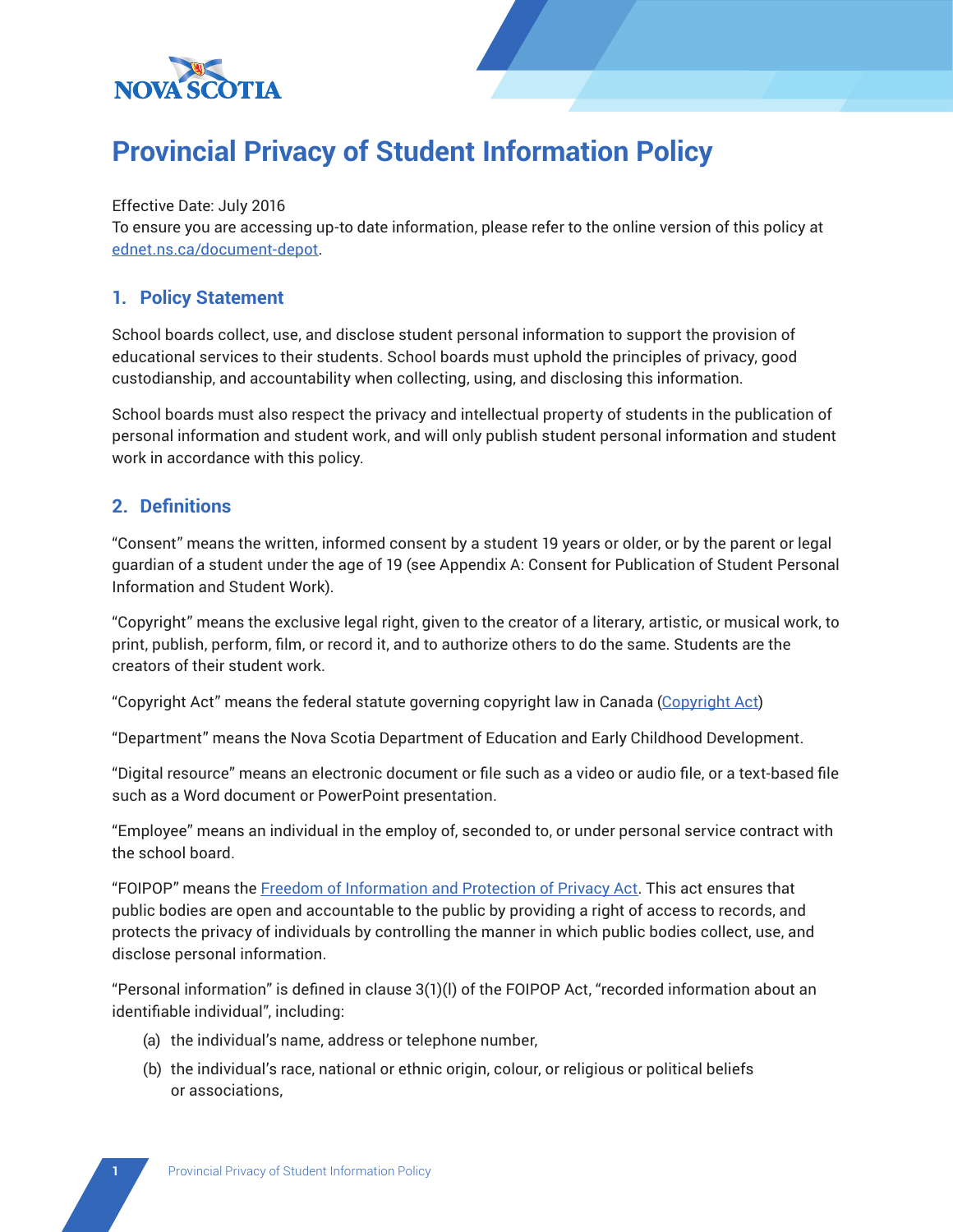

- (c) the individual's age, sex, sexual orientation, marital status or family status,
- (d) an identifying number, symbol or other particular assigned to the individual,
- (e) the individual's fingerprints, blood type or inheritable characteristics,
- (f) information about the individual's health-care history, including a physical or mental disability,
- (g) information about the individual's educational, financial, criminal or employment history,
- (h) anyone else's opinion about the individual, and
- (i) the individual's personal views or opinions, except if they are about someone else

For greater clarity, personal information includes images of an identifiable individual.

"Privacy breach" means the event of unauthorized collection, access, use, disclosure, or alteration of personal information.

"Privacy Impact Assessment" means a process that identifies, addresses, and documents potential privacy risks that may occur in the course of collecting, using, or disclosing personal information.

"Publish" means to release or make students' personal information and/or student work accessible to the public.

"Student work" means intellectual property created by the student individually or as a contributor to a group project.

"Volunteer" means an individual who gives their time or effort to a school and does not receive payment for that work.

### **3. Policy Objectives**

This policy is designed to ensure that school boards understand their responsibility to comply with provincial and federal legislation related to the protection of privacy, the disclosure and/or publication of student personal information, and the use and publishing of student work. This includes

- the protection of personal information by making reasonable security arrangements against such risks as unauthorized access, collection, use, disclosure or disposal;
- obtaining the written, informed consent of an individual when personal information or student's work is published in any format, to respect privacy, copyright, and the intellectual property of others; and
- those authorized to access such information are only doing so for specific and legitimate work purposes, for example, as outlined in the [Student Records Policy](http://studentservices.ednet.ns.ca/sites/default/files/StudentRecordsPolicy.pdf)*.*

### **4. Application**

The [Freedom of Information and Protection of Privacy Act](http://nslegislature.ca/legc/statutes/freedom%20of%20information%20and%20protection%20of%20privacy.pdf), the [Personal Information International](http://nslegislature.ca/legc/)  [Disclosure Protection Act,](http://nslegislature.ca/legc/) and the [Copyright Act](http://laws-lois.justice.gc.ca/eng/acts/C-42/Index.html), require all school boards to comply with the protection of personal information provisions and the intellectual property provisions of these acts*.*  The directives and guidelines for student information outlined in this policy align with these acts.

This policy applies to all school boards, their employees, and volunteers.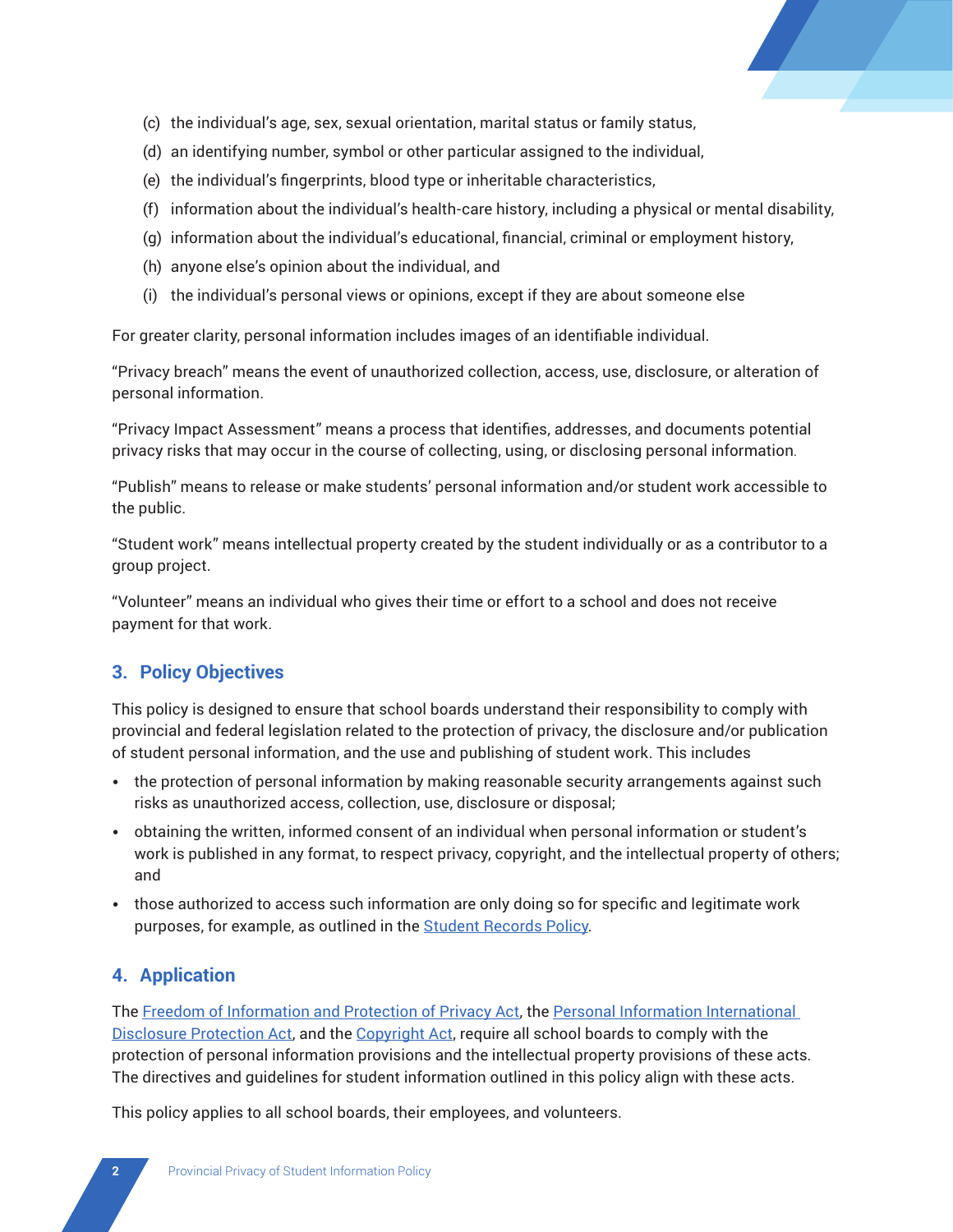

# **5. Policy Directives**

School boards will distribute the Provincial Privacy of Student Information Policy to all their employees and volunteers.

School boards must only collect, access, use, disclose, and dispose of student personal information where authorized by law.

### **5.1 Privacy Breach Protocol**

School boards shall have a privacy breach protocol that contains at minimum the requirements as outlined in Appendix B. The privacy breach protocol will determine the steps that will be followed when a school board learns of a possible breach of student personal information.

### **5.2 Access and Security**

Student personal information must be maintained securely and be accessible only to the employees or volunteers who need access to the information for the purpose of carrying out a program or service of the school board. For example, student personal information in paper format will be stored securely and protected against unauthorized access; student personal information in electronic format will be password-protected and have adequate controls in place to ensure the confidentiality, integrity, and availability of information to specified users only. This includes all electronic data including email, USB keys, cloud storage, and servers.

Disposal of transitory and master records containing student personal information will be carried out using secure methods such as shredding. Student records shall be maintained in accordance with the [Student Records](http://studentservices.ednet.ns.ca/sites/default/files/StudentRecordsPolicy.pdf) Policy.

### **5.3 Use of Consent Form**

The Consent for Publication of Student Personal Information and Student Work form (see Appendix A) documents parent/guardian consent for the publishing of student personal information and student work. School boards shall ensure that the publication or posting of students' personal information and/ or student work in school board materials, on the school board website, or in publications, is done only with written consent.

### **5.4 Training**

Information and awareness will be provided to all employees and volunteers on the protection of student personal information, the need to respect the privacy rights, copyright, and intellectual property of others.

### **5.5 Privacy Impact Assessment**

School boards may complete a Privacy Impact Assessment for any new program or service, or for any significant change to an existing program or service, that involves the new collection, use, or disclosure of student personal information as defined by the FOIPOP Act.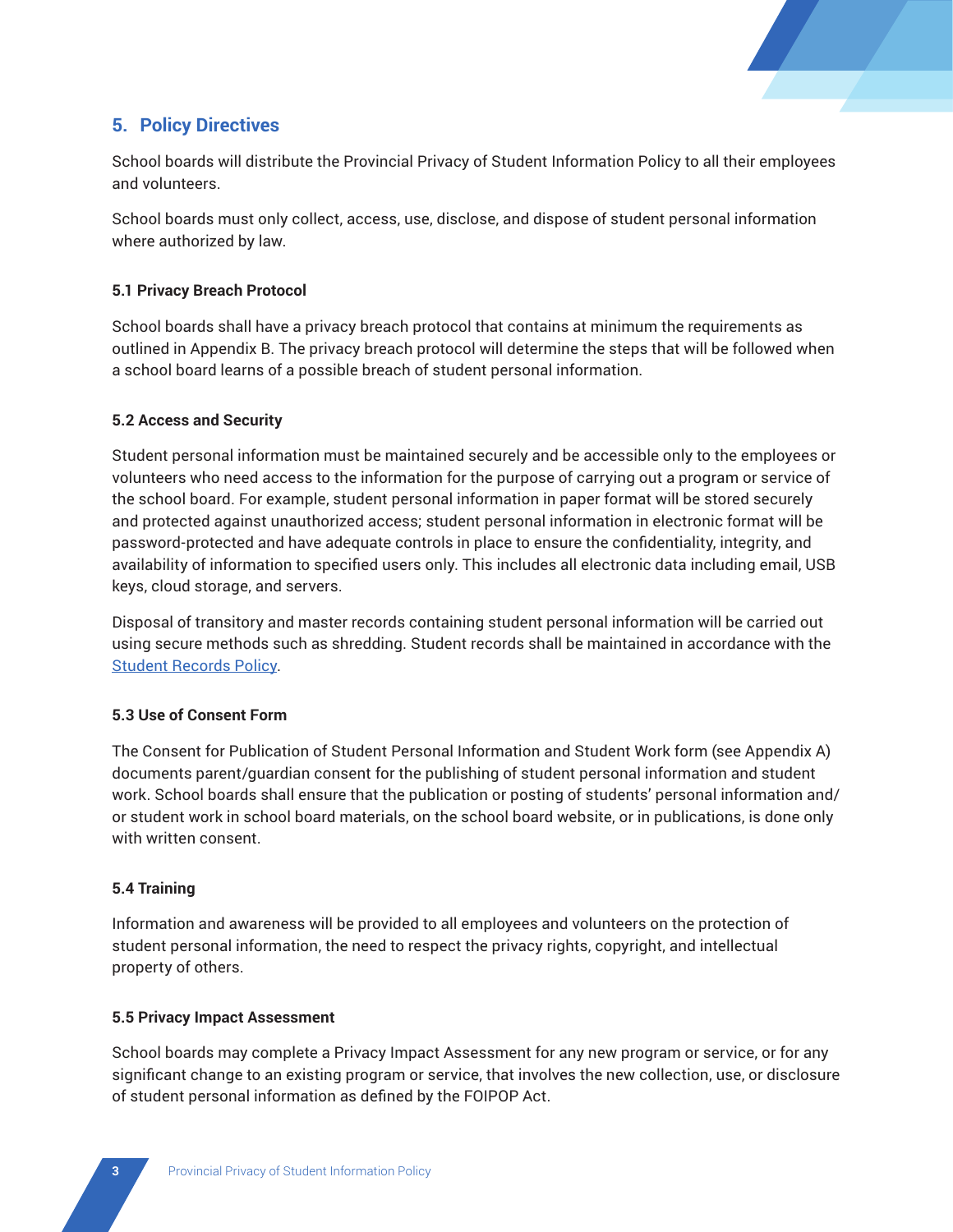

# **6. Roles and Responsibilities**

#### **The Department of Education and Early Childhood Development is responsible for**

• communicating this policy to each school board

#### **The School Boards are responsible for**

- distributing the Provincial Student Information Privacy Policy
- advising all employees and volunteers who have access to student personal information on the collection, access to, use, and publication of that information and student work
- ensuring the publication of students' personal information and student work on the public school system's network and in school materials or publications is done with written consent
- monitoring compliance with this policy within their school board and ensuring appropriate responses are taken if there is a lack of compliance
- ensuring the use of digital resources within schools is consistent with the provisions of this policy and the [Personal Information International Disclosure Protection Act](http://nslegislature.ca/legc/)

#### **Principals are responsible for**

- obtaining consent for the publication of student personal information and student work (see Appendix A: Consent for Publication of Student Personal Information and Student Work)
- ensuring that publication of students' personal information and student work on the public school system's network and in school materials or publications is done in accordance with the consent forms
- monitoring compliance with this policy within their school and taking appropriate response if there is a lack of compliance
- ensuring the use of digital resources within the principal's school is consistent with the provisions of this policy and the [Personal Information International Disclosure Protection Act](http://nslegislature.ca/legc/)

#### **Employees are responsible for**

- ensuring that consent has been obtained before publishing students' personal information or student work
- ensuring the use of digital resources within the classroom is consistent with the provisions of this policy and the [Personal Information International Disclosure Protection Act](http://nslegislature.ca/legc/)
- informing students about and modelling compliance with Canadian copyright law and respecting their own and others' intellectual property rights
- accessing and using student personal information is done in compliance with this policy, other relevant policies, and legislation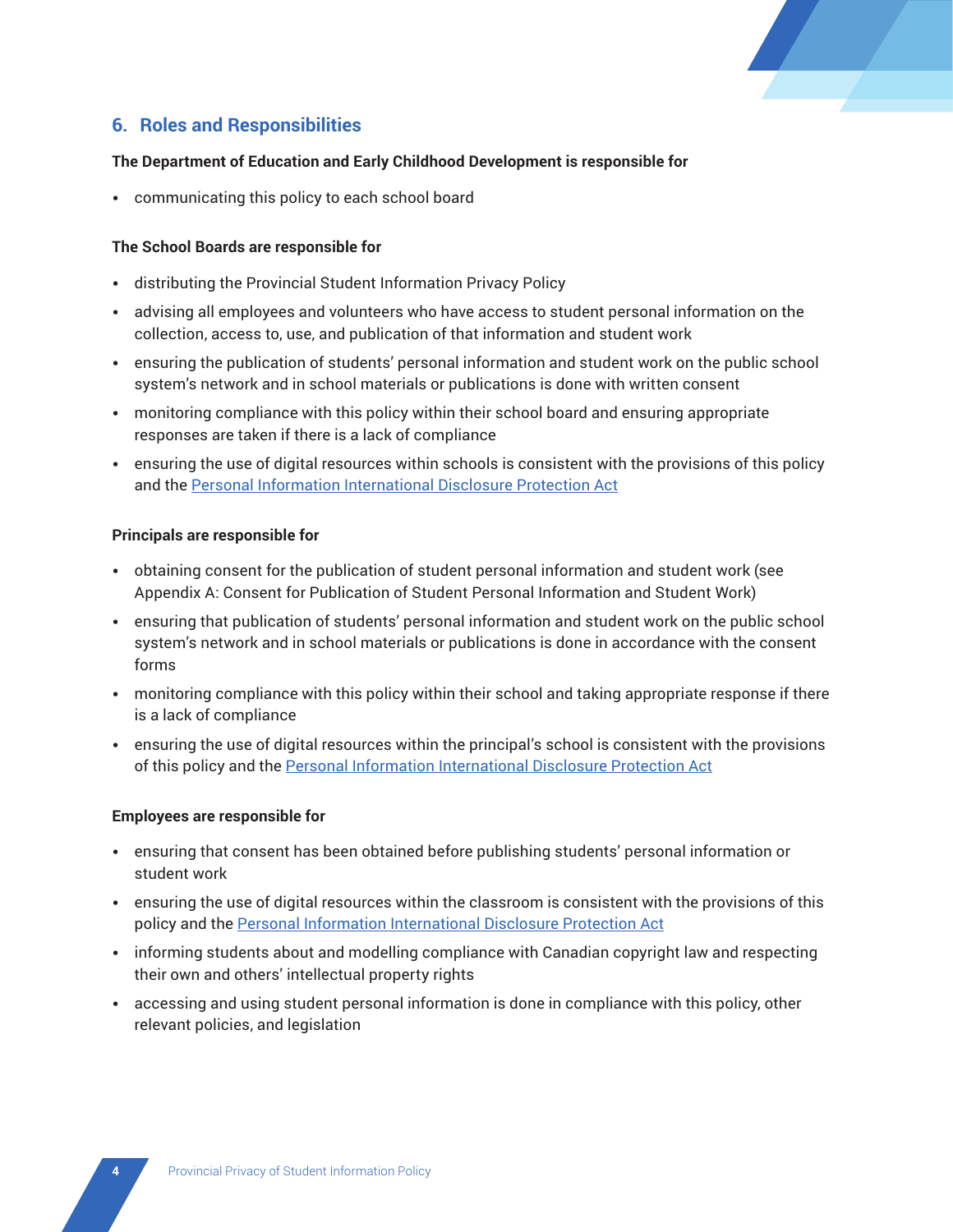

# **7. References**

This policy operates along with and as a supplement to existing statutes, policies, guidelines, and regulations governing the collection, use, and disclosure of personal information, including the following:

Canada. Copyright Act. R.S.C. 1985, c. C-42. <http://laws-lois.justice.gc.ca/eng/acts/C-42/>.

Nova Scotia. Education Act. S.N.S. 1995-1996, ch. 1. [http://nslegislature.ca/legc/statutes/education.pdf.](http://nslegislature.ca/legc/statutes/education.pdf)

———. Freedom of Information and Protection of Privacy Act. S.N.S. 1993, ch. 5. [http://nslegislature.ca/](http://nslegislature.ca/legc/statutes/freedom%20of%20information%20and%20protection%20of%20privacy.pdf) [legc/statutes/freedom%20of%20information%20and%20protection%20of%20privacy.pdf](http://nslegislature.ca/legc/statutes/freedom%20of%20information%20and%20protection%20of%20privacy.pdf).

———. Ministerial Education Act Regulations. S.N.S. 1995-1996, ch. 1. [https://www.novascotia.ca/just/regulations/regs/edmin.htm.](https://www.novascotia.ca/just/regulations/regs/edmin.htm)

———. Ministerial Freedom of Information and Protection of Privacy Act Regulations. S.N.S. 1993, ch. 5. <https://www.novascotia.ca/just/regulations/regs/foiregs.htm>.

———. Personal Information International Disclosure Protection Act. S.N.S. 2006, ch. 3. [http://nslegislature.ca/legc/](file:///C:\Users\colboula.NSGOV\AppData\Roaming\Microsoft\Word\Policy%20References.docx).

———. Privacy Review Officer Act. S.N.S. 2008, ch. 42. [http://nslegislature.ca/legc/statutes/privacro.htm.](http://nslegislature.ca/legc/statutes/privacro.htm)

———. 2009. Wide Area Network Security Standards. Halifax, NS: Province of Nova Scotia. [https://icts.iweb.gov.ns.ca/wan\\_security/policy\\_documents/155](https://icts.iweb.gov.ns.ca/wan_security/policy_documents/155).

Nova Scotia Department of Education and Early Childhood Development. n.d. Privacy Breach Protocol. Halifax, NS: Province of Nova Scotia.

<https://www.ednet.ns.ca/files/foipop/Privacy%20Breach%20Protocol.pdf>.

———. 2016. Public School Network Access and Use Policy. Halifax, NS: Province of Nova Scotia. [https://www.ednet.ns.ca/sites/default/files/pubdocs-pdf/public-school-network-access-and-use](https://www.ednet.ns.ca/sites/default/files/pubdocs-pdf/public-school-network-access-and-use-policy.pdf)[policy.pdf](https://www.ednet.ns.ca/sites/default/files/pubdocs-pdf/public-school-network-access-and-use-policy.pdf).

———. 2006. Student Records Policy. Halifax, NS: Province of Nova Scotia. <http://studentservices.ednet.ns.ca/sites/default/files/StudentRecordsPolicy.pdf>.

### **8. Monitoring**

The department will monitor this policy, including evaluating its suitability and effectiveness, and ensure that the policy is reviewed every two years.

### **9. Appendices**

Appendix A: Consent for Publication of Student Personal Information and Student Work

Appendix B: Minimum Requirements for a Privacy Breach Protocol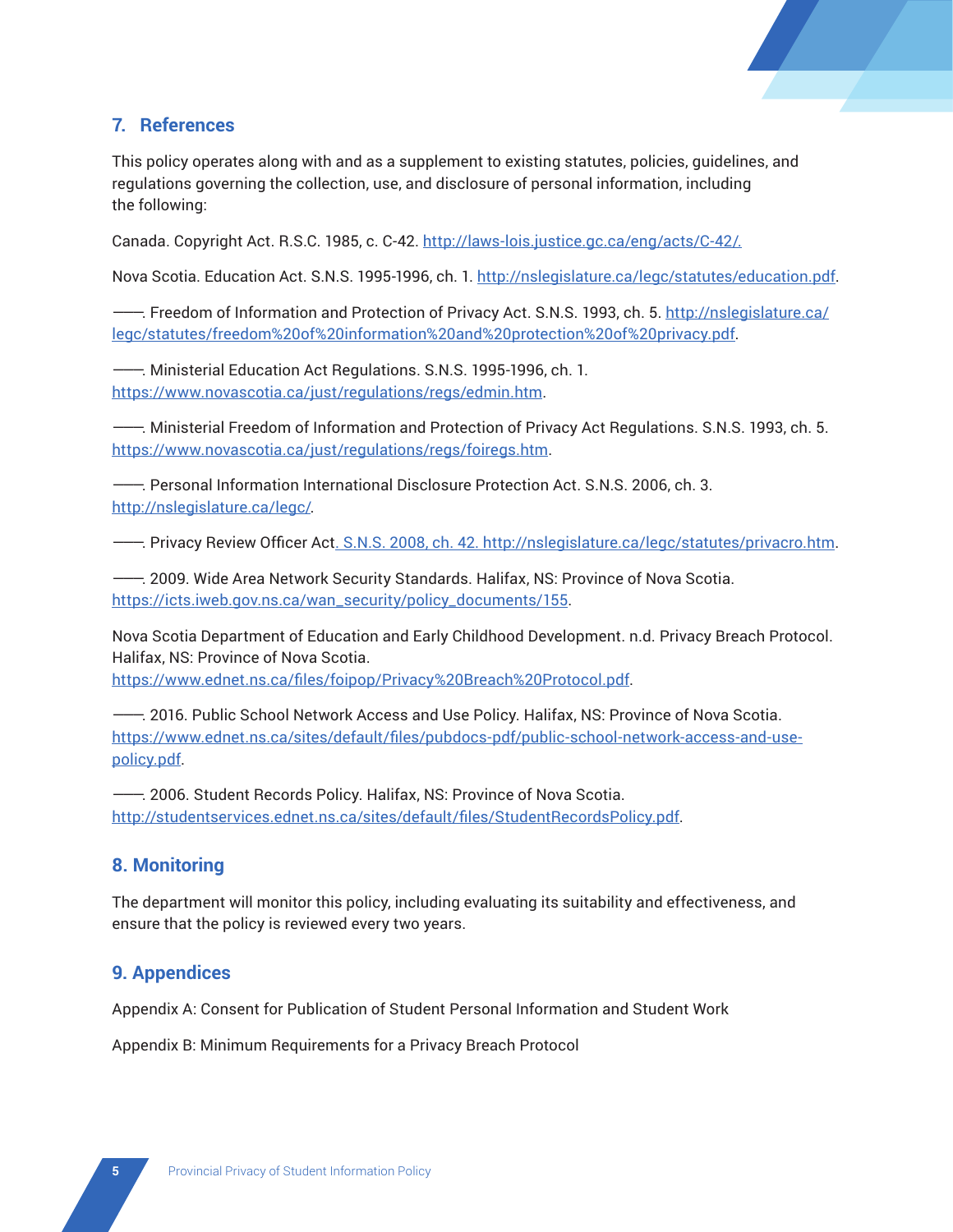

# **Appendix A Consent for Publication of Student Personal Information and Student Work**

From time to time, the schools, school boards, and the Department of Education and Early Childhood Development would like to publish examples of student work, or personal information about a student such as the student's name, photograph, and school attended. This is done to recognize and encourage student achievement or learning, and to inform others about the school and its programs and activities. Showcasing students, their work, and their achievements is an important part of school life, and is a very positive experience for students.

• Before the school, school board, or the department does these things, we need your permission. Please sign this form to let us know whether or not you give your permission.

#### **School and School Board Examples**

Here are some specific examples of how the school or school board would like to publish student personal information or student work, in printed materials, electronic documents, and websites:

- Student artwork may be used on a school or school board website.
- Names and images of students may be published in a school yearbook.
- A student's academic or athletic achievements may be published in a school newsletter or on the school website, including social media like Twitter and Facebook.
- A student's photo and identifying information may be shared with newspaper or television media, or students may be photographed or interviewed by the newspaper or television media.
- A student may be videotaped by other students as a class project, or classroom activities may be videotaped and shown to teachers for their professional development.
- Pieces of student writing may be shown to teachers for professional development purposes, without the student's name or other identifying information.
- An individual student or a group of students may be photographed and the photograph may appear on the website of the school or school board.

#### **Department Examples**

Here are some specific examples of how the Department of Education and Early Childhood Development would like to publish student personal information or student work, in printed materials, electronic documents, and on its website:

- Pieces of student writing may be shown to teachers for professional development purposes, without identifying the student.
- A photo of an individual student or a group of students may be presented in a publication or on its website.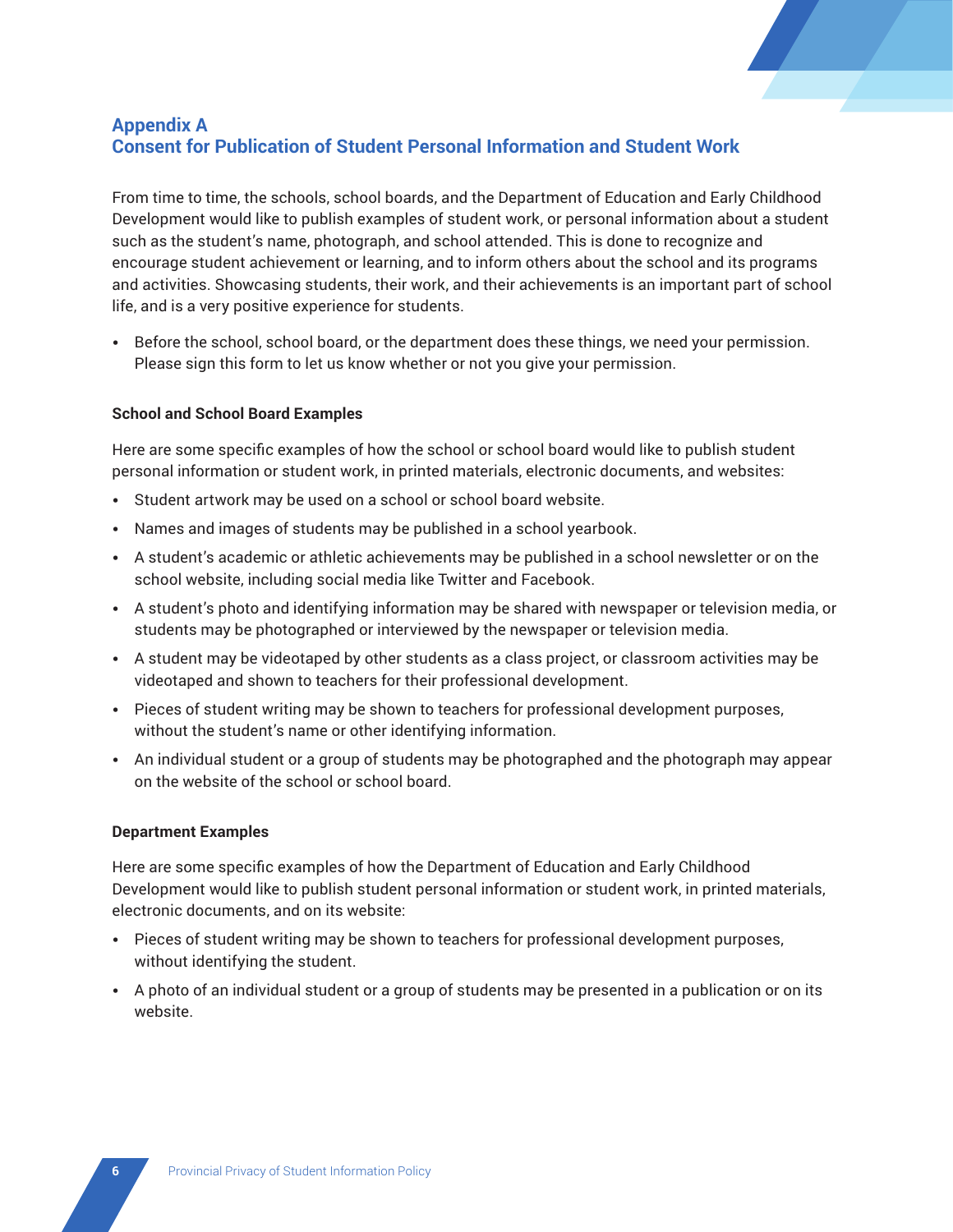I consent to the school, to the [name of school board], and the Nova Scotia Department of Education and Early Childhood Development publishing my child's name, image (photo), grade, course, and school attended, including being photographed or interviewed by the media.

I also consent to the [name of school board] publishing my child's student work, and the department using my child's student work (such as student writing) for the purposes of teacher professional development, and photos in a publication or on its website.

This consent is limited to the purposes of recognizing and encouraging student achievement, teacher professional development, building school community, and informing others about the school and its programs and activities.

I understand that I may withdraw this consent at any time by contacting my child's school principal, in writing. This consent is valid for one year after the date of signing.

| $\Box$ Yes, I consent        |
|------------------------------|
| $\Box$ No, I do not consent  |
|                              |
|                              |
| Signature of parent/guardian |
|                              |

If you have any questions or concerns about how the school, school board, or the department is managing information about your child, or about anything in this consent form, please contact your child's principal, or the school board's information access and privacy officer.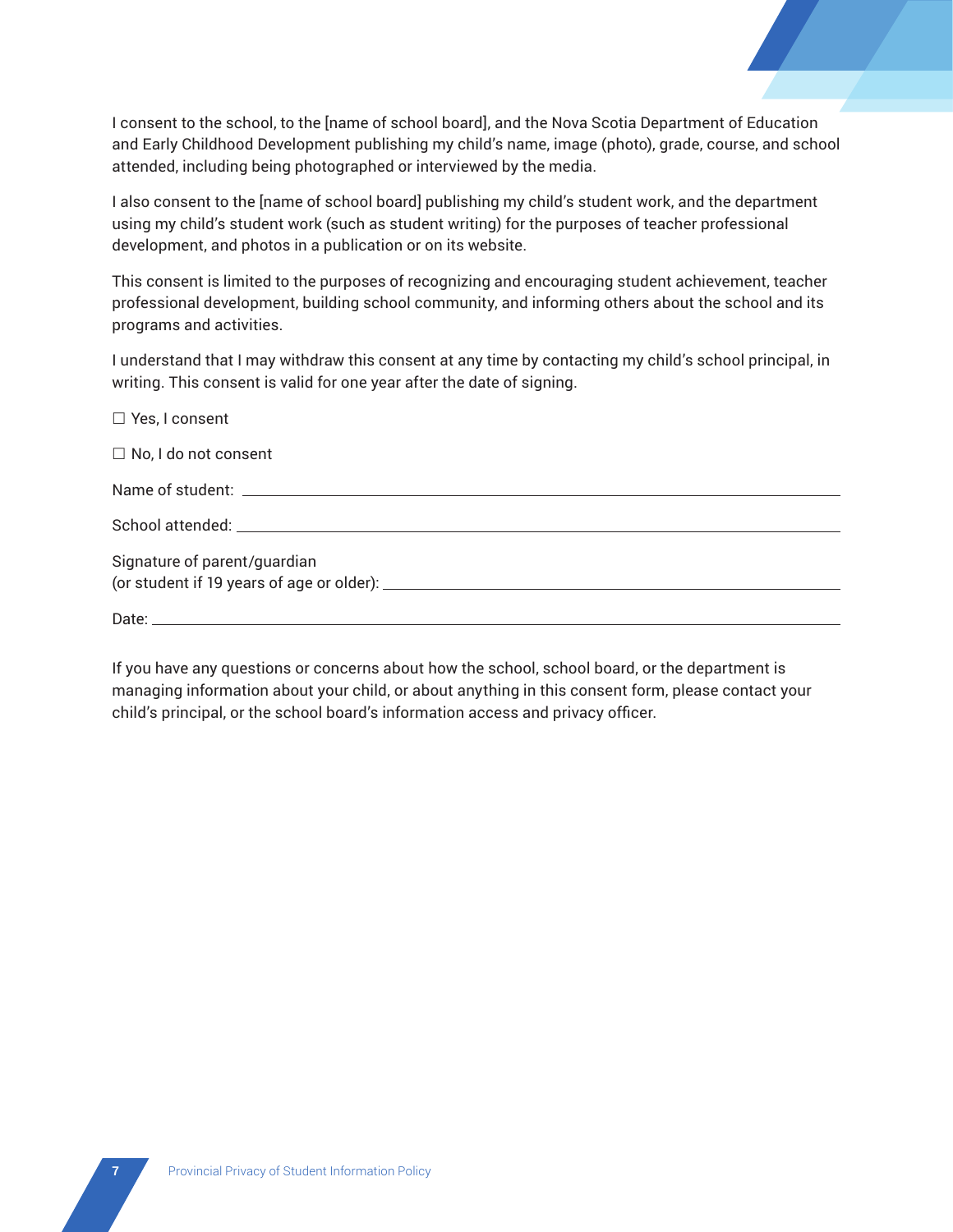

# **Appendix B Minimum Requirements for a Privacy Breach Protocol**

### **Purpose**

The purpose of this protocol is to outline the steps that must be followed when [school name / school board] learns of a possible breach of personal privacy. It will assist the [school name / school board] in controlling the situation and ensuring that, if a breach of privacy occurs, steps will be taken to prevent a similar breach from happening again.

#### **Scope**

This protocol applies to employees of [school name / school board], volunteers, students, and interns.

### **Background**

A privacy breach occurs when personal information is collected, retained, used, disclosed, or disposed of in ways that do not comply with the provisions of the Freedom of Information and Protection of Privacy Act. The most common breach of personal privacy is the loss or unauthorized disclosure of personal information, for example through theft of a computer or handheld electronic device, or because an email was sent to a wrong address.

### **How to Respond to a Breach or Suspicion of Breach**

### **1. Identify the privacy breach**

Identify and record the date, time, location, length, type, and extent of the breach.

### **2. Take immediate remedial action**

Identify what action is necessary to contain or stop the breach. For example:

- Retrieve hard copies of personal information, or if that is not practical, the recipient(s) must confirm that the hard copies were securely disposed.
- Recall unopened Outlook email. For email that has been opened, request the email be deleted and hard copies be securely destroyed.
- For recipient(s) not on Outlook, contact the recipient(s) to request deletion of the email and secure disposal of any hard copies.
- Request that electronic copies of any personal information that has been disclosed be deleted from the individual's desktop computer, server, and any other storage device or media.
- Determine whether the breach will allow access to any other personal information, and if so, take steps to avoid this potential additional breach.
- Determine whether the breach will allow unauthorized access to any other personal information (e.g., an electronic information system). Take whatever necessary steps are appropriate (e.g., change passwords, identification numbers, and/or temporarily shut down a system).
- If an electronic device and paper records containing personal information was stolen, contact security (if within the [school name / school board]) and/or the police (if outside the [school name / school board]).